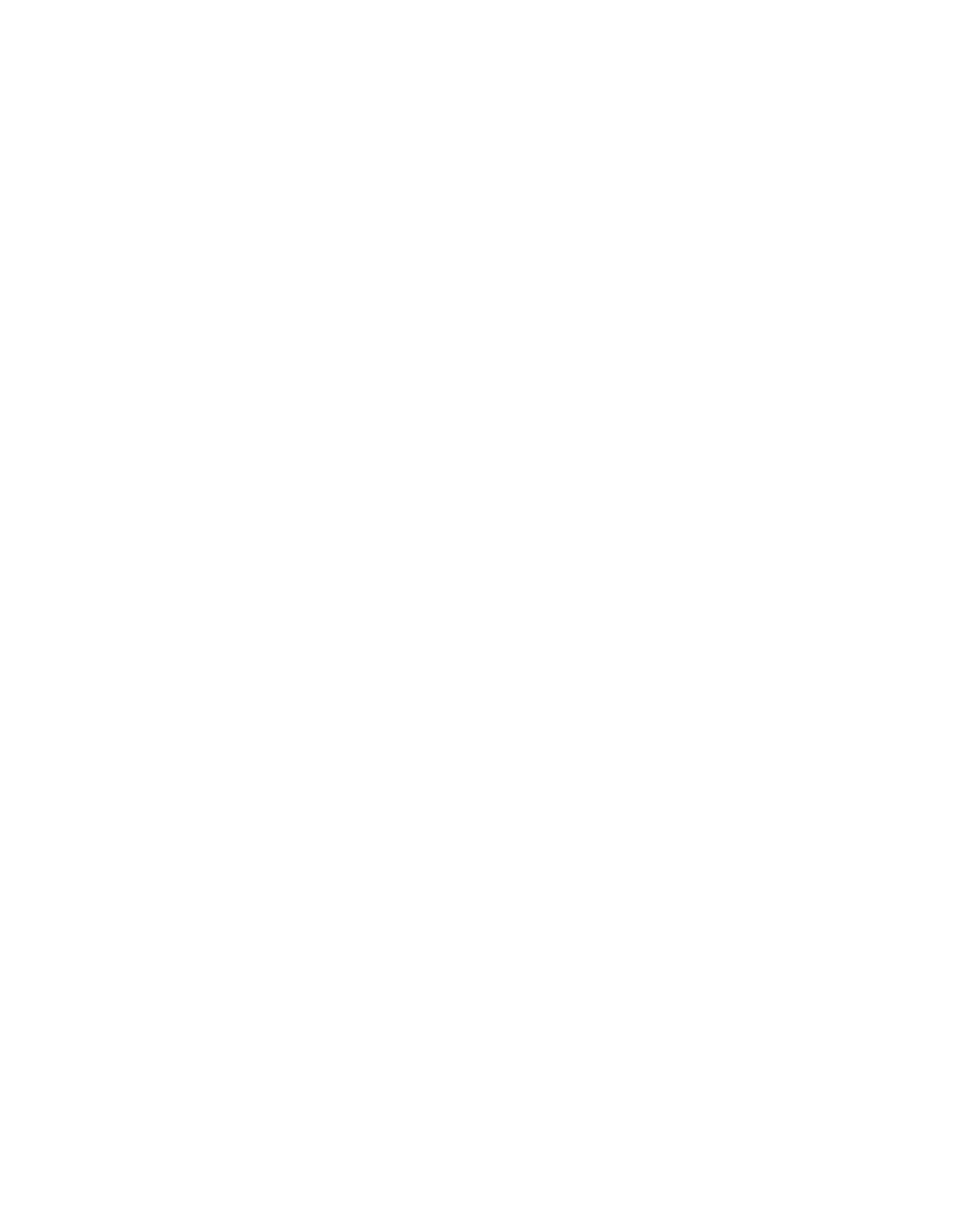### **Contents**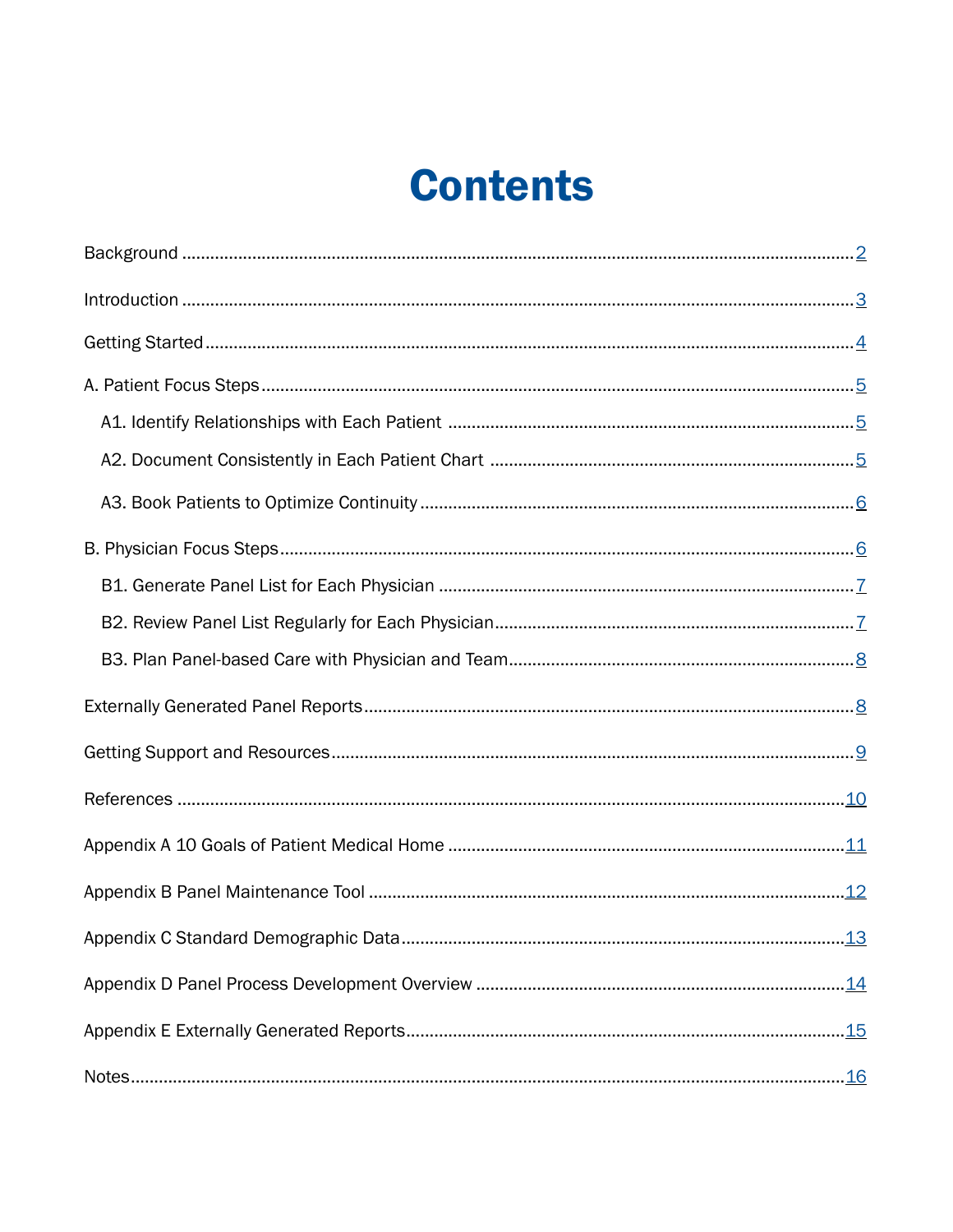### <span id="page-3-0"></span>Background

Primary care organizations and partners in Alberta are committed to providing consistent and coordinated supports to primary care teams. The Guide to Panel Identification is among the first to be disseminated as part of this partnership approach by Access Improvement Measures (AIM), the Alberta College of Family Physicians (ACFP), Alberta Health Services (AHS), Alberta Medical Association (AMA), Health Quality Council of Alberta (HQCA), Physician Learning Program (PLP), Practice Management Program (PMP), Primary Care Network Program Management Office (PCN PMO), Toward Optimized Practice (TOP), and University of Alberta, Department of Family Medicine.

The College of Family Physicians of Canada (CFPC<sup>1</sup>) is focusing on strengthening the physician-patient relationship (relational continuity<sup>2</sup>) as the foundation for quality of care. Relational continuity, coupled with the optimization of multidisciplinary teams, supports excellence in clinical care delivery.

In September of 2011, CFPC described its vision for the Patient Medical Home. Ten goals were

#### Patient Medical Home

Panel related goals:

- Each patient has a personal family physician, the most responsible provider for his/her medical care
- Primary providers commit to continuity of care, relationships and information for patients
- Patient care is optimized by inter-disciplinary teams for clinical services and access to care

CFPC 2011

identified that characterize this new vision $4$  (see [Appendix A\).](#page-12-0) Of these, three address the issues of panel identification, continuity and the power of the multidisciplinary team.

Primary care physicians and teams require structured supports and tools to realize this vision, particularly around panel identification and management.

This document is for Alberta primary care physicians and teams who are implementing panel identification processes in their clinics to support their objectives of improved clinical care for the population they serve. It is created in partnership with organizations invested in supporting strong patient-physician/ team relationships. This practical guide will assist in establishing the processes of panel identification and management within the Alberta context. It does not address the theory and evidence of attachment, panel management and continuity that is covered in *Coordinated Approach to Continuity Attachment* 

*and Panel.*[3](#page-11-0) Nor does this document address the many opportunities to improve efficiency and effectiveness that are available once a panel has been identified. The concept of panel-based service delivery is introduced in this guide and will be more fully addressed through future resources.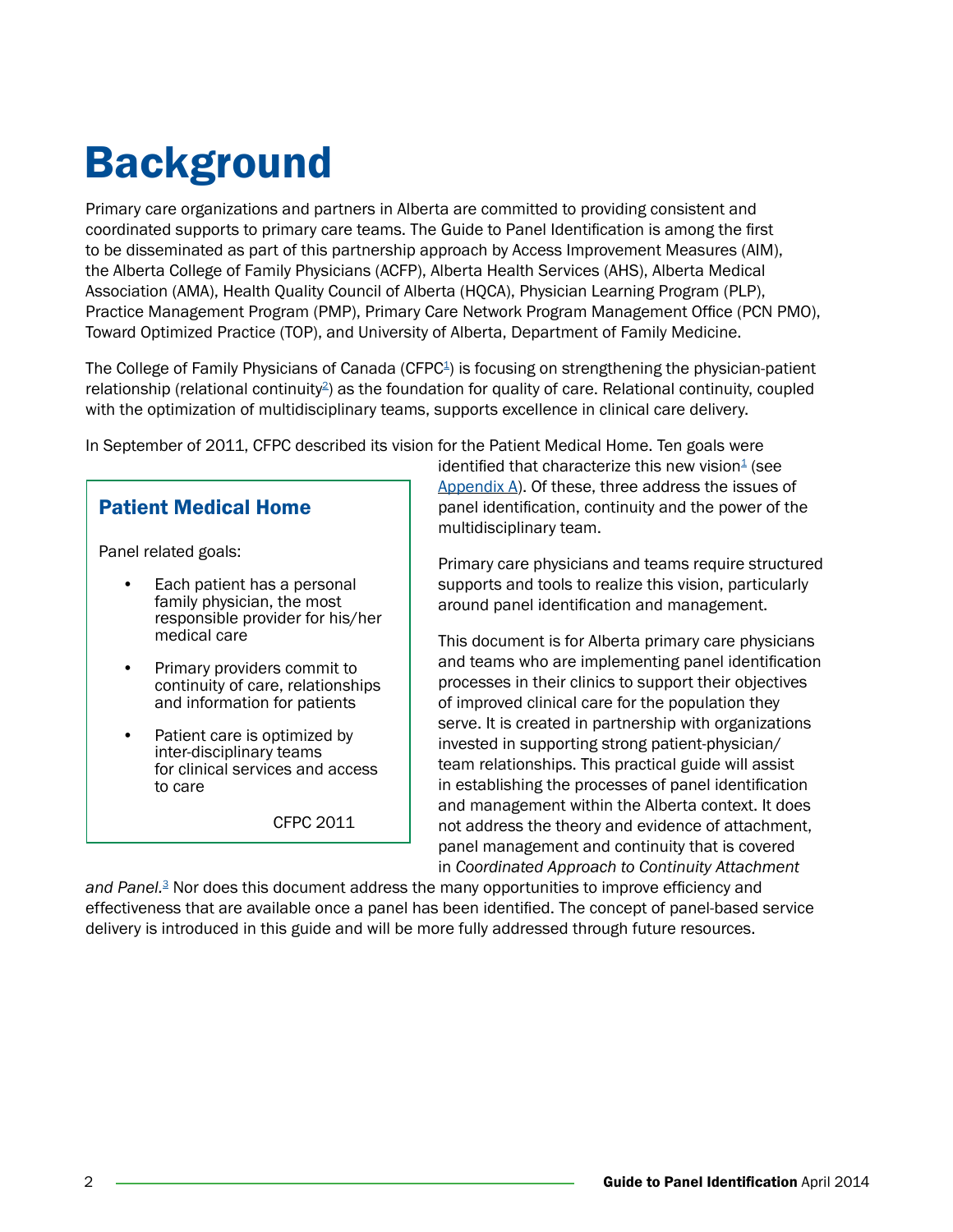## <span id="page-4-0"></span>Introduction

#### What is a Patient Panel and Why is it Important?

A patient panel, or roster, lists the unique patients that have an established relationship with a physician. There is an implicit or explicit agreement that the identified physician will provide primary care services. $4$ Relational continuity (an ongoing relationship between a physician and a patient) is a key objective of establishing panel identification processes. Evidence shows that patients who consistently see the same physician use significantly fewer health care services.<sup>[5](#page-11-0)</sup> have better outcomes and lower costs.<sup>6-11</sup> The higher the level of continuity between physician and patient the better the clinical care, $12$  improved efficiency and patient<sup>[6,13](#page-11-0)</sup> and physician satisfaction.

Through the steps outlined (see [Figure 1](#page-5-0) for overview), physicians will know which patients consider them to be their primary physician, and will easily be able to describe the specific characteristics of their own panel. Once established, this sets the foundation for operational and clinical care improvements customized to each physician's panel population. $14$ 

Knowing your panel is fundamental to:

- Continuity of care in general o Improving clinical care outcomes o Improving patient and physician/team satisfaction
- Establishing relationship and accountability o Continuity to a single primary care physician o Allowing for reliable follow-up

Panel identification is not physician work, it is teamwork

- Understanding the clinical needs for a given panel of patients o Planning service delivery to support pro-active panel population based care for screening, abnormal labs and chronic disease management, or responsive care due to drug recalls, guideline changes or even sudden physician events
- Achieving and maintaining access for patients o Measuring demand and supply within the practice to achieve balance between patient needs and physician and team ability to deliver care
- Supporting clinic level business planning and funding models
- Planning distribution of work with the physician and team, as appropriate

#### Leveraging the Power of Your Clinic Team

The panel identification process involves different team members at various steps. As such, involving all team roles in a working group to generate ideas, identify clear, measureable goals and develop and test changes at each step of the process, is crucial. Physician leadership and commitment to panel identification and continuity are keys to success. Early engagement and communication of the overall goals help to create alignment of objectives.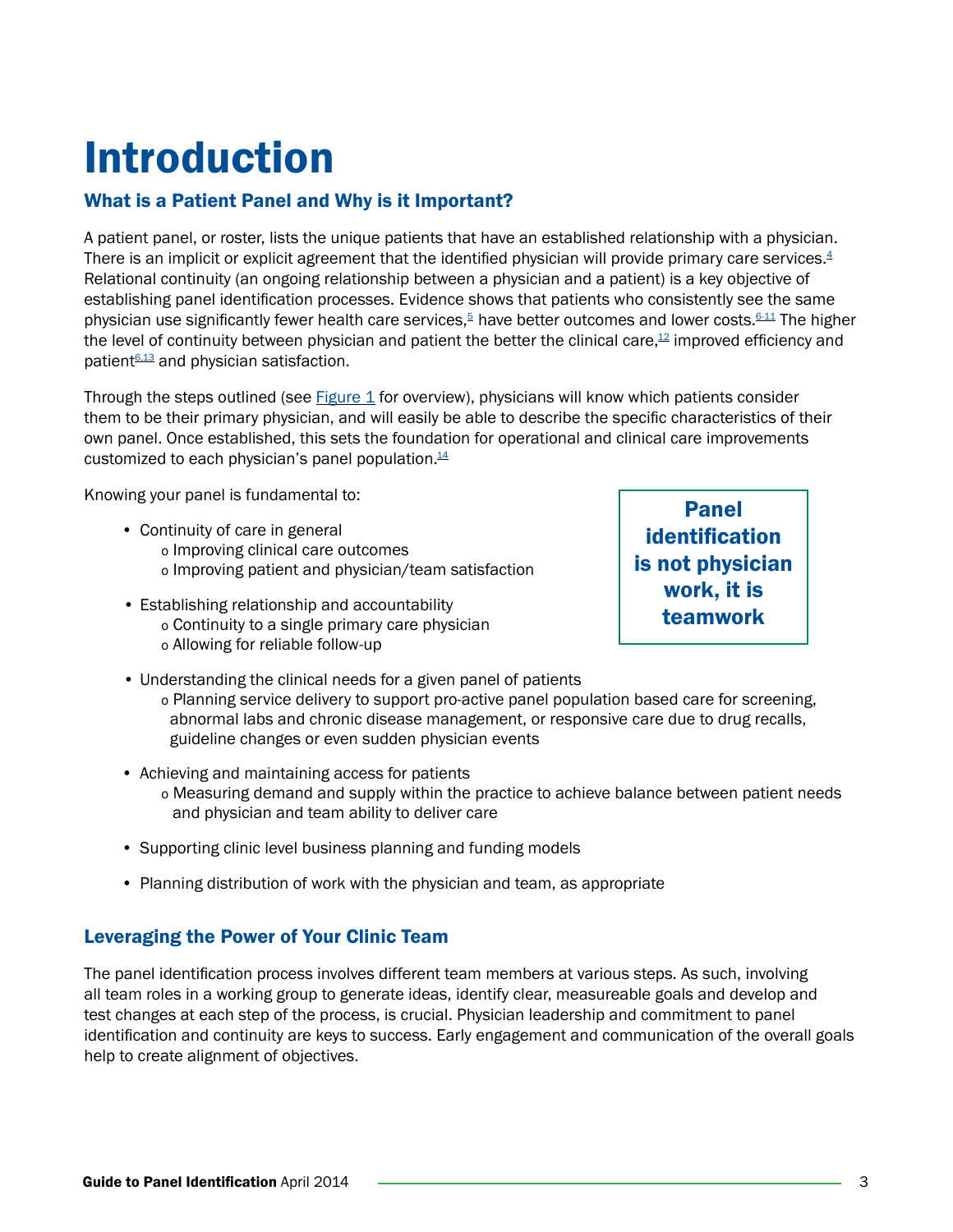# <span id="page-5-0"></span>Getting Started

#### Knowing Your Current Panel Identification Process

Your clinic may already have processes for panel identification. These may have developed over time and not been explicitly outlined. In addition, while patients may be identifiable within a panel, demographic data may be lacking or not well organized, which may result in the inability to generate panel reports that inform clinical care strategies. Clearly outlining your process will:

- Assist in identifying gaps or inconsistencies in the way steps are carried out
- Build common understanding among team members
- Identify opportunities for improvement

There are a number of process steps that are important to panel identification and are summarized in Figure 1.



*Figure 1. Overview of Panel Process Steps: This diagram illustrates panel identification and maintenance for patient continuity of care and physician panel care management.* 

#### Does Your Team Have Reliable Panel Processes in Place? Key questions:

#### 1. Does each patient record indicate the responsible physician?

- 2. Can the physician or team generate a list of the patients attached to each physician?
- TIP: Many teams are surprised to discover that the answer for them is 'sometimes' and 'somewhat,' in which case this is a good time to review your steps to build in reliability.

Primary care is all about relationships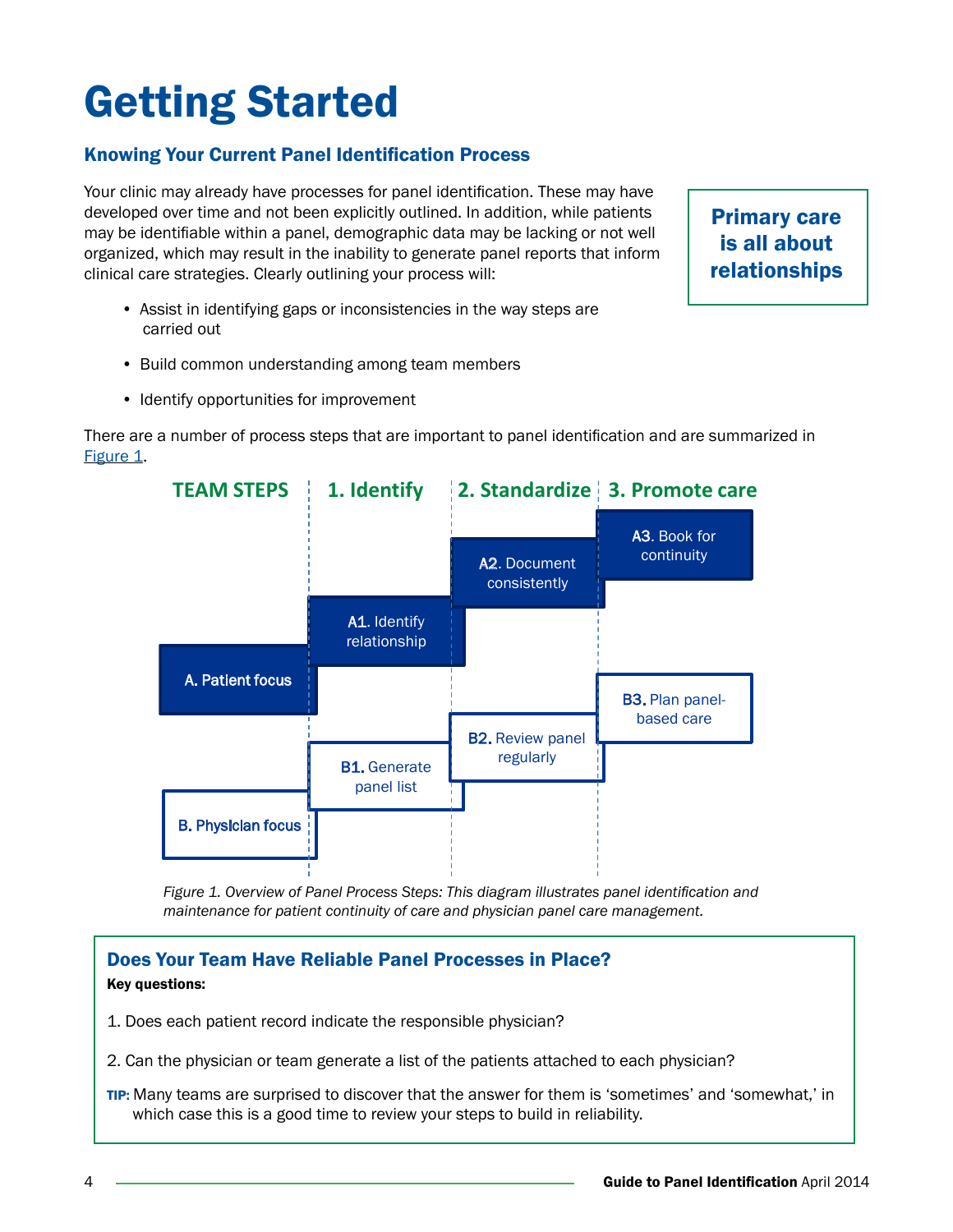### <span id="page-6-0"></span>A. Patient Focus Steps

Patients are added to a physician's panel through a mutual agreement to develop and maintain a healing relationship. As such, each team interaction with a patient should be designed to strengthen relational continuity between the patient and the physician. This is best accomplished by asking each patient who they consider to be their primary physician, documenting the information and then supporting continuity through planned scheduling.



#### Sample Script

*Confirm the primary physician for each patient:* 

Hello 'Mary'

I'd just like to check our information before you go in for your appointment.

- Are you still at 123 Lane Road?
- Is your phone number 123-4567?
- I see your appointment is with Dr. Lee today. Is Dr. Lee your primary physician? (If not, who is your primary physician?)

Thank you

#### A1. Identify Relationship with Each Patient

Each patient visit to the clinic is an opportunity to confirm patient information, including the name of his/her physician. Best practice is to make this a routine part of the patient check-in process. This

simple step builds a reliable panel list. Electronic medical records (EMRs) have a field that allows front office staff to mark when the patient's status and attachment have been verified or updated. This action stamps the chart with the date. Scanning over this field at patient check-in tells the receptionist or medical office assistant when this was last done. (See EMR Tip Sheets at the [TOP website](http://www.topalbertadoctors.org/asap/resourcestools/emrkt/).) Patient information should be validated at minimum every six to 12 months.

A good process has well defined steps that are reliably done

#### A2. Document Consistently in Each Patient Chart

Assigning a patient to a physician should be documented on the chart in a standardized manner and

Data entry for recording the primary physician must be standardized clinic-wide

in an agreed upon location. EMRs have a location assigned for this information and a standard location can be agreed upon and established in paper charts.

It is imperative that ALL individuals responsible for recording the primary physician within the EMR follow standard processes and procedures for data entry. This should be adopted clinic-wide and not vary by individual physician preference.

Only when information has been recorded consistently within an EMR can the information be searched reliably. If patients are recorded by status (Walk-in, Hospital, Long-term Care) you will need to identify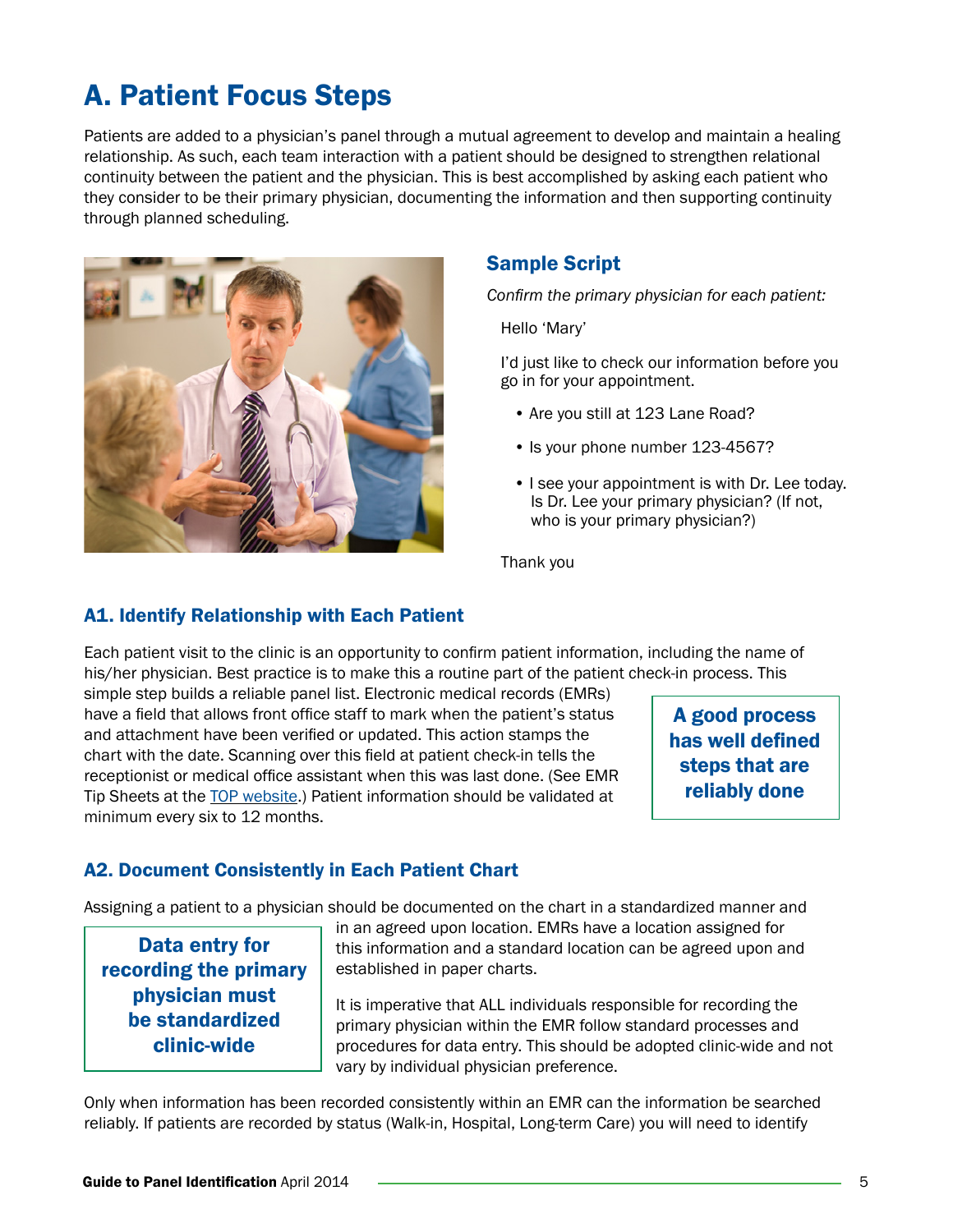<span id="page-7-0"></span>and exclude this field when generating panel reports in order to remove them from physician panels. Some clinics may choose to (also or instead of) create generic physicians for each category (e.g., Dr. Walk-in, Dr. Long-term Care, and Dr. Hospital). Patients assigned to generic physicians will be excluded from each true physician's panel as each of these generic physician categories will generate their own panel.

The following are examples of discrete fields from various EMRs and recommendations for how they may be utilized:

| <b>Discrete Field</b>     | <b>Recommended Information</b>                                                                                                                                                                    |
|---------------------------|---------------------------------------------------------------------------------------------------------------------------------------------------------------------------------------------------|
| Primary Physician         | Patient's physician at the clinic with whom they have an ongoing<br>relationship                                                                                                                  |
| Secondary Physician       | Secondary physician and/or a team member assigned to support<br>patient care (e.g., Nurse Practitioner [NP], Registered Nurse [RN],<br>Licensed Practical Nurse [LPN], medical student, resident) |
| Provider Group            | Patient care team name                                                                                                                                                                            |
| <b>Referring Provider</b> | Name of physician who referred patient to clinic                                                                                                                                                  |
| <b>Family Provider</b>    | This field exists for specialist office use. For primary offices leave<br>this field blank.                                                                                                       |

#### A3. Book Patients to Optimize Continuity

Alberta patients have stated a desire for an ongoing and trust-based relationship with their primary care provider or providers<sup>5</sup>. Continuity is strengthened by building the relationship between patients and their own identified primary care physician or multidisciplinary team members, rather than with other primary care physicians or teams. Having a defined panel assists in continuity by allowing the team to schedule patients with their chosen and identified physician. All team members have a role in communicating the importance of booking with the primary physician and team. When discussing and scheduling future visits with patients:



- Team members can indicate the specific team member appropriate for future visits
- Reception staff can prioritize scheduling with the right panel team when booking future appointments as patients are leaving clinic, or on the phone
- Physicians and team members who will be away can pre-plan coverage of specific services to maintain continuity to the team

### B. Physician Focus Steps

Generating a panel list of patients requires standardized processes to ensure accuracy of information over time. EMR-based clinics can use their EMR as a database to generate the lists. Paper-based clinics also have the ability to create and maintain panel lists from either an electronic scheduler or billing data. The inherent processes are foundational to both systems. The sequence is to first learn to generate the panel report, second to review the process to identify patients who are or are not on the panel and third to use the panel report to plan care services for the patients by the physician and team.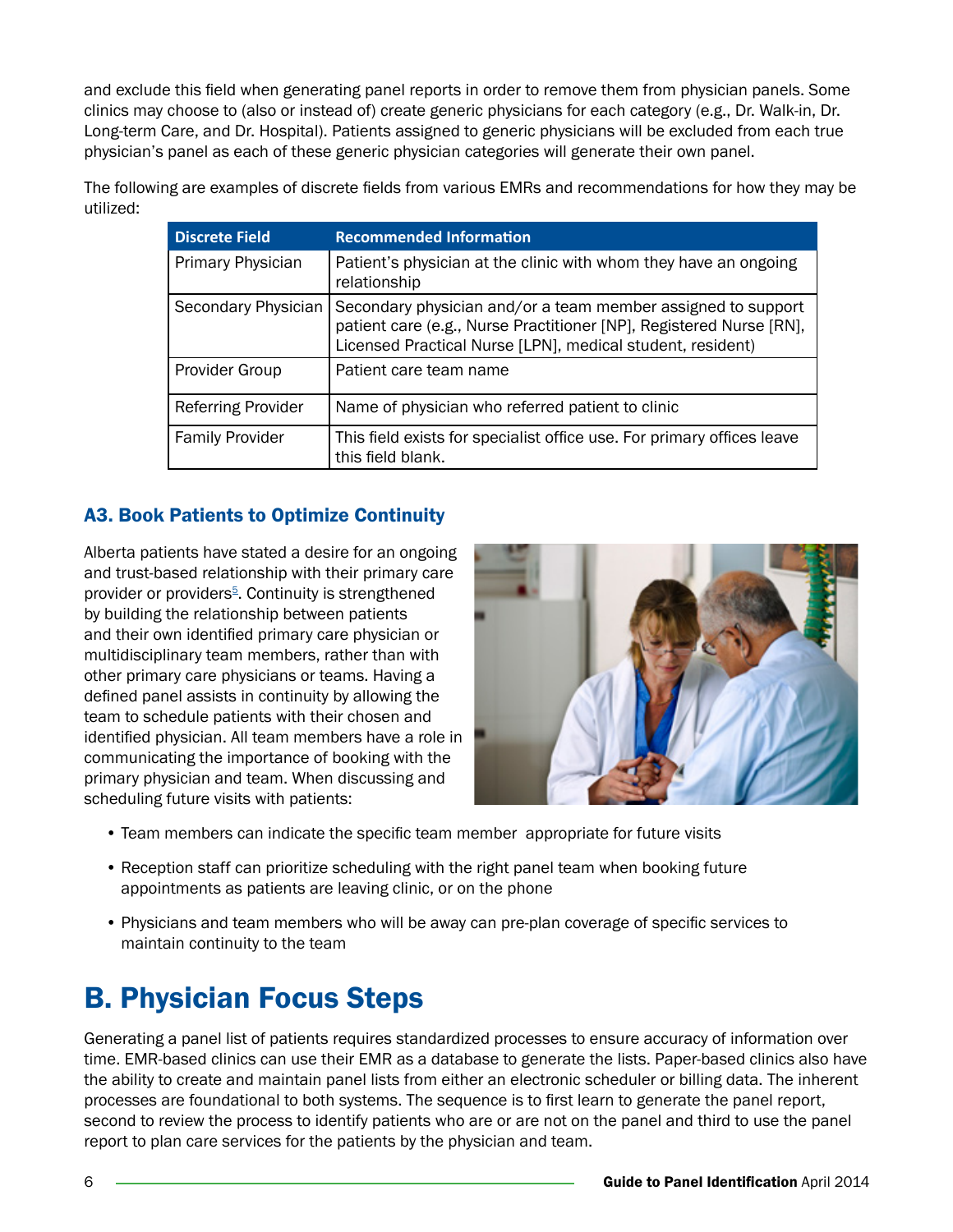#### <span id="page-8-0"></span>B1. Generate Panel List for Each Physician

Generate the panel list for each physician and team to review. In order to capture clinic or physician panels you need to input specific parameters in the system search function. Some EMRs will have predefined searches and/or "canned" reports with supporting panel information (see **[EMR Tip Sheet](http://www.topalbertadoctors.org/asap/resourcestools/emrkt/))**. To generate a physician panel report showing all active patients attached to a physician, you will need to identify the primary physician and indicate search parameters to only select active patients. Include demographic data (e.g., age, gender) in

The patientphysician panel relationship is based on mutual agreement

the search parameters to use this list for service care planning. This will also help inform the physician and team about the demand of services for these patients.

#### B2. Review Panel List Regularly for Each Physician

Maintaining the panel list is a team process that is recommended every six to 12 months at a minimum; some practices do it monthly. The following steps are typical at panel review meetings:

- Review the steps carried out to maintain the panel list (see [Appendix B](#page-13-0)).
- Review the panel list for active and inactive patient accuracy. Flag inactive patients ones who have not been to the clinic in three years or more – and review their status.
- Identify the inactive patients who are being kept on the list because they are part of the 'living panel' – patients who may be well and visit infrequently. You do not want to lose them when it becomes time for screening.
- Remove inactive patients who are deceased, have moved away or are receiving their primary care elsewhere.
- Review the profile of the panel. Discuss any implications for service delivery planning:
	- o What are the percentages of males vs. females?
	- o What are their age distributions?
	- o How many patients have specific clinical diagnosis?

The [Panel Maintenance Tool](#page-13-0) is provided in Appendix B to outline sample processes that should be planned as a team in order to maintain the panel list accuracy. While the tasks may seem simple, it is important that all front staff are oriented to perform them as part of their role at patient check-in and that it is done the same way by all. Managing patient panel is an everyday task and not an activity only associated with a project.

Each EMR or chart has a page where patient demographics and/or registration are stored. This may be named the client card, demographics or registration page but regardless of the name there are some commonalties amongst the EMRs. In this page it is important to manage the status of the patient and primary care physician attachment.

When the status, attachment and verification activities are complete, the information can be used to generate EMR reports by using the search or query functionality in the system. A clinic user can run reports that will produce lists of active patients by physician. More detailed searches can run these reports and add information about age, gender, problems, diagnoses or billing.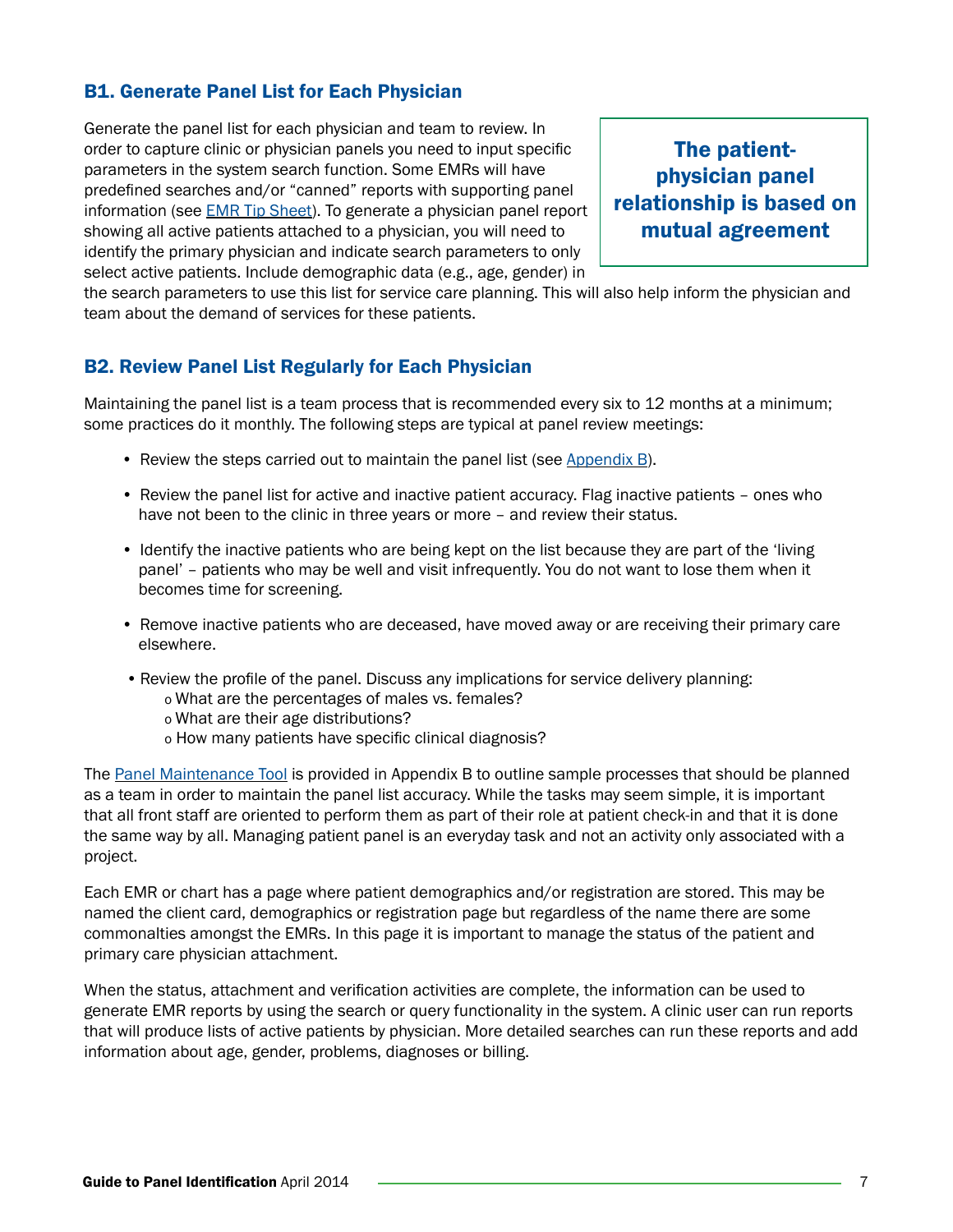#### <span id="page-9-0"></span>EMR Tip Sheets

Tip sheets outline steps to generate panel lists from the following EMR systems:

- 
- Microquest HealthQuest Telin Mediplan
- 
- 
- Jonoke Med Access
	-
- Telus Wolf Telus PS Suite
- QHR Accuro And more in progress!

<http://www.topalbertadoctors.org/asap/resourcestools/emrkt/>

#### B3. Plan Panel-based Care with Physician and Team

A description of the panel characteristics (e.g., age, sex, clinical diagnosis) allows for panel population-based care planning and provides valuable information to guide decision making for clinical services and priorities. Trends regarding health and disease status of the panel patients provide knowledge about the current and emerging demand for health care services.

For example, age of the panel may be the single most important factor in predicting demand for services. The team that is serving a predominantly young population may choose to emphasize programs that support reproductive health whereas an older population with chronic conditions would be well served by selfmanagement program supports.

### Externally Generated Panel Reports

Externally generated panel reports include contextual data and historic information from multiple sources outside the clinic (e.g., visits to physicians outside the practice) which provide valuable insights to both EMR and paper based clinics. It is recommended that any and all external reports be reviewed as a supplement to internally generated reports to allow for the review of health system utilization patterns.

External physician panel reports are available through specific program initiatives in Alberta (see [Appendix E\)](#page-16-0). They allow for the review of health system utilization patterns, which typically include:

- Continuity across primary care system
- Visits to specialists
- Visits to emergency departments
- General practitioner sensitive conditions
- Inpatient length of stay
- Detailed report information available may vary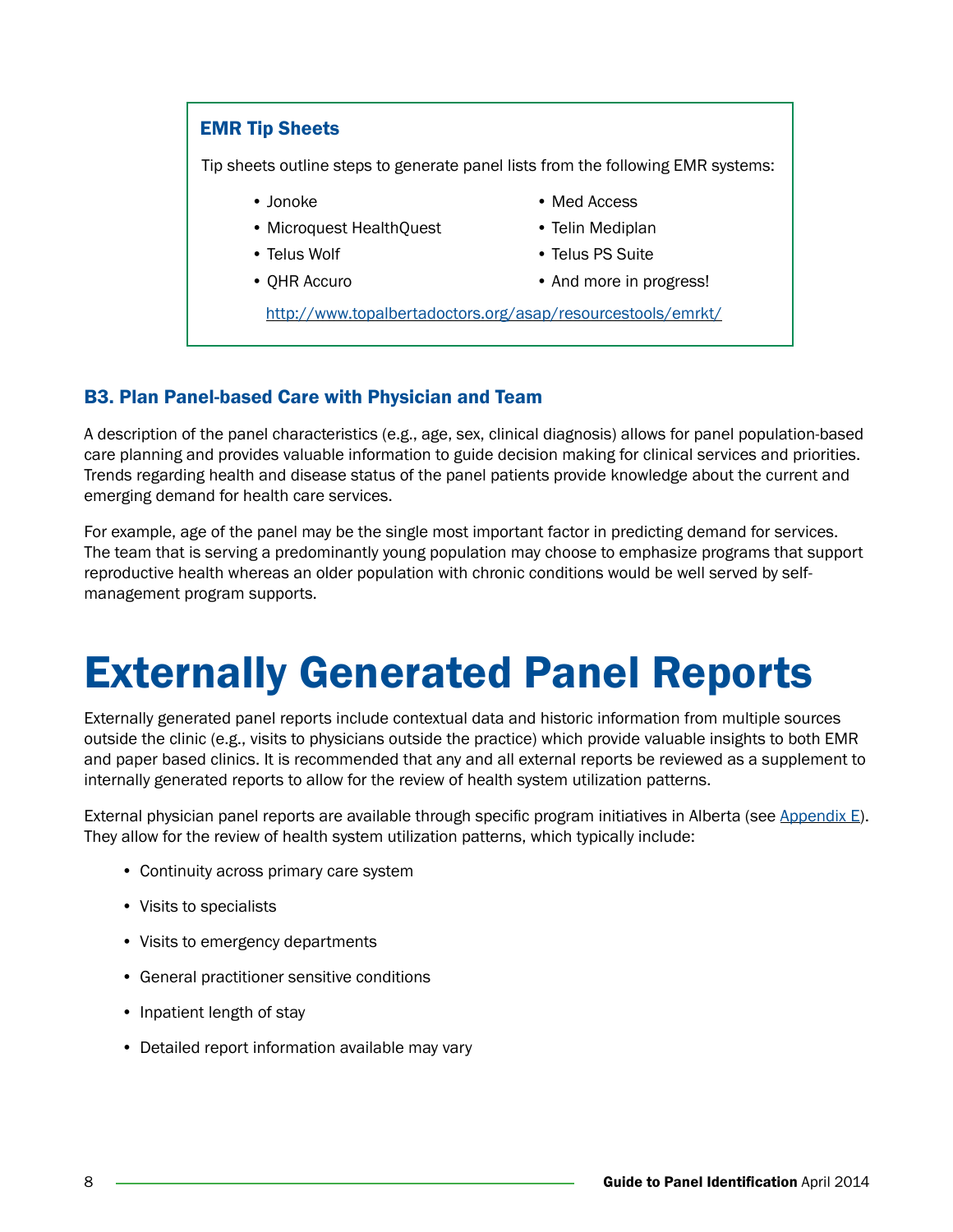## <span id="page-10-0"></span>Getting Support and Resources

The following Alberta resources are available for reference or support:

| Organization                                                                                                | <b>Website and Resources</b>                                                                                                                                          |  |
|-------------------------------------------------------------------------------------------------------------|-----------------------------------------------------------------------------------------------------------------------------------------------------------------------|--|
| <b>ALBERTA</b><br>ACCESS · IMPROVEMENT · MEASURES-                                                          | www.albertaaim.ca<br>• Panel Reference Articles<br>• Collaborative Information                                                                                        |  |
| ALBERTA COLLEGE of FAMILY PHYSICIANS                                                                        | www.acfp.ca<br>• Patient's Medical Home Resources                                                                                                                     |  |
| <b>Alberta Health</b><br><b>Services</b>                                                                    | www.albertahealthservices.ca                                                                                                                                          |  |
| <b>ALBERTA</b><br><b>MEDICAL</b><br><b>ASSOCIATION</b>                                                      | www.albertadoctors.org                                                                                                                                                |  |
| Health Quality Council of Alberta                                                                           | www.hqca.ca<br>For HQCA Panel Report information,<br>contact markus.lahtinen@hqca.ca                                                                                  |  |
| Physician<br>Learning<br>Program                                                                            | www.albertaplp.ca                                                                                                                                                     |  |
| <b>ALBERTA</b><br>Practice<br><b>MEDICAL</b><br>Management<br><b>ASSOCIATION</b><br>Program                 | www.albertadoctors.org/services/physicians/<br>pmp                                                                                                                    |  |
| <b>PrimaryCare</b><br><b>Networks</b><br><b>PROGRAM</b><br><b>MANAGEMENT</b><br>OFFICE                      | www.albertapci.ca                                                                                                                                                     |  |
| Toward<br>Optimized<br>Practice                                                                             | www.topalbertadoctors.org<br><b>EMR Tip Sheets; vendor specific</b><br>$\bullet$<br>QI Guide<br>٠<br>Programs and Support<br>٠<br><b>Clinical Practice Guidelines</b> |  |
| UNIVERSITY OF ALBERTA<br><b>FACULTY OF MEDICINE &amp; DENTISTRY</b><br><b>Department of Family Medicine</b> | www.familymed.med.ualberta.ca                                                                                                                                         |  |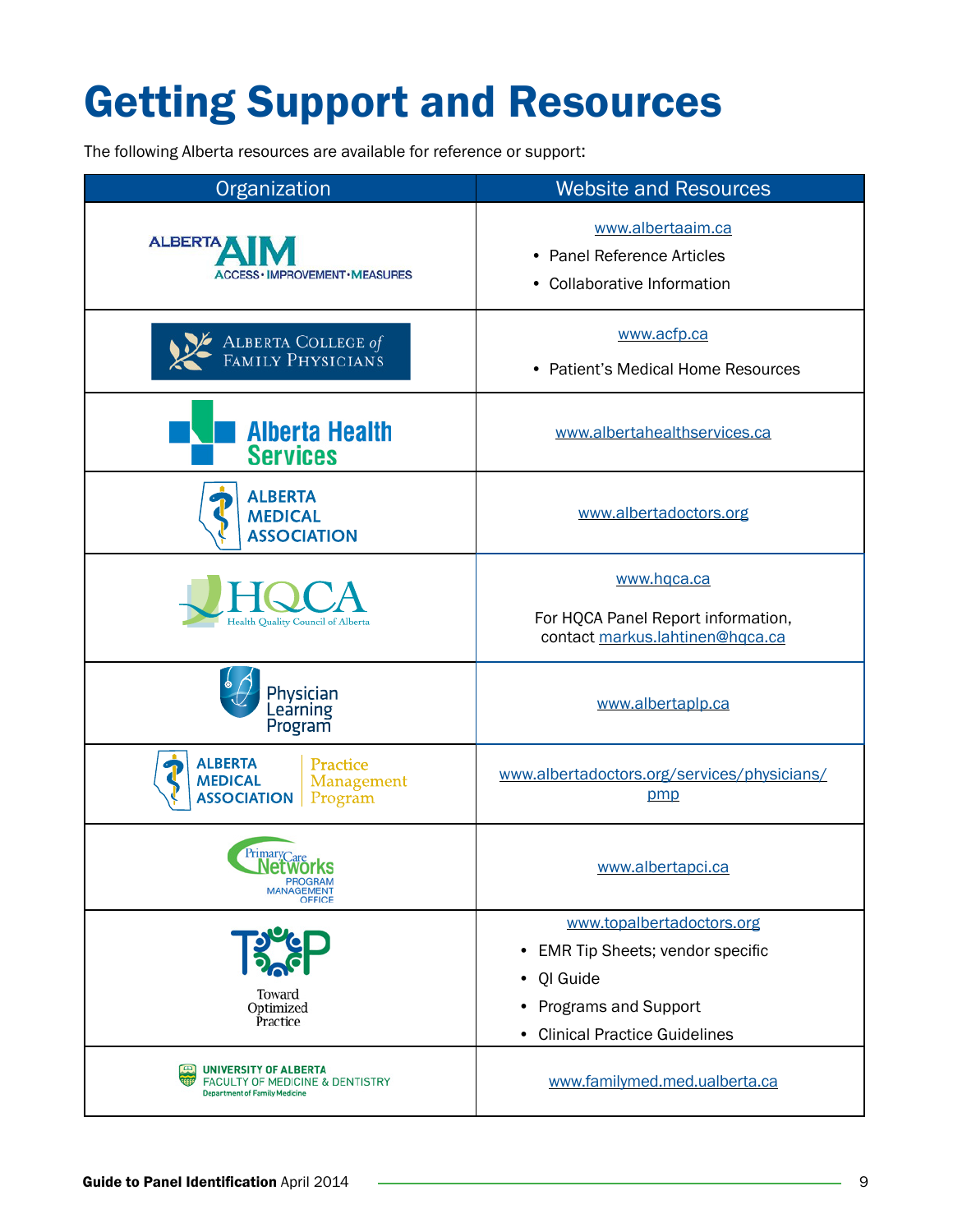## <span id="page-11-0"></span>References

- 1. College of Family Physicians of Canada. *A vision for Canada: family practice, the patient's medical home.* Mississauga, ON: College of Family Physicians of Canada, 2011 Sep. 66 p. Available from: [http://www.cfpc.ca/uploadedFiles/Resources/Resource\\_Items/PMH\\_A\\_Vision\\_for\\_Canada.pdf](http://www.cfpc.ca/uploadedFiles/Resources/Resource_Items/PMH_A_Vision_for_Canada.pdf)
- 2. Haggerty J, Reid RJ, Freeman GK, Starfield B, Adair CE, McKendry R. Continuity of care a multidisciplinary review. British Medical Journal 2003;327:1219-21.
- 3. Coordinating Committee. Coordinated approach to continuity attachment and panel. Draft report. Edmonton, AB: Published by Toward Optimized Practice; 2014 Feb.
- 4. College of Family Physicians of Canada. Best Advice; *Patient rostering in family practice*; November 2012.
- 5. Cooke, T. System Level Opportunities for Panel Management in Alberta Symposium: Using Panel [Management to Improve Primary Healthcare Practice and Patient Outcomes Wednesday, December 4,](http://www.hqca.ca/assets/files/January%202014/Symposium%20Presentation%20Summaries.pdf)  2013; [http://www.hqca.ca/assets/files/January%202014/Symposium%20Presentation%20Summaries.pdf](http://www.hqca.ca/assets/files/January%25202014/Symposium%2520Presentation%2520Summaries.pdf)
- 6. Van Walraven C, Oake N, Jennings A, Forster AJ. The association between continuity of care and outcomes: a systematic and critical review. J Eval Clin Pract. 2010 Oct;16(5):947–56.
- 7. Wolinsky FD, Bentler SE, Liu L, Geweke JF, Cook EA, Obrizan M, et al. Continuity of care with a primary care physician and mortality in older adults. J Gerontol A Biol Sci Med Sci. 2010 Apr;65(4):421–8.
- 8. Ionescu-Ittu R, McCusker J, Ciampi A, Vadeboncoeur A-M, Roberge D, Larouche D, et al. Continuity of primary care and emergency department utilization among elderly people. CMAJ Can Med Assoc J J Assoc Medicale Can. 2007 Nov 20;177(11):1362–8.
- 9. Raddish M, Horn SD, Sharkey PD. Continuity of care: is it cost effective? Am J Manag Care. 1999 Jun;5(6):727–34.
- 10. De Maeseneer JM, De Prins L, Gosset C, Heyerick J. Provider continuity in family medicine: does it make a difference for total health care costs? Ann Fam Med. 2003 Oct;1(3):144–8.
- 11. Hollander MJ, Kadlec H, Hamdi R, Tessaro A. Increasing value for money in the Canadian healthcare system: new findings on the contribution of primary care services. Healthc Q. 2009;12(4):32-44.
- 12. Kringos DS, Boerma WG, Hutchinson A, Zee J van der, Groenewegen PP. The breadth of primary care: a systematic literature review of its core dimensions. BMC Health Serv Res. 2010 Mar 13;10(1):65.
- 13. Adler R, Vasiliadis A, Bickell N. The relationship between continuity and patient satisfaction: a systematic review. Fam Pract. 2010 Apr;27(2):171–8.
- 14. Murray M, Davies M, Boushon B. Panel Size, How many patients can one doctor manage? Family practice management. 2007, April; 44-51.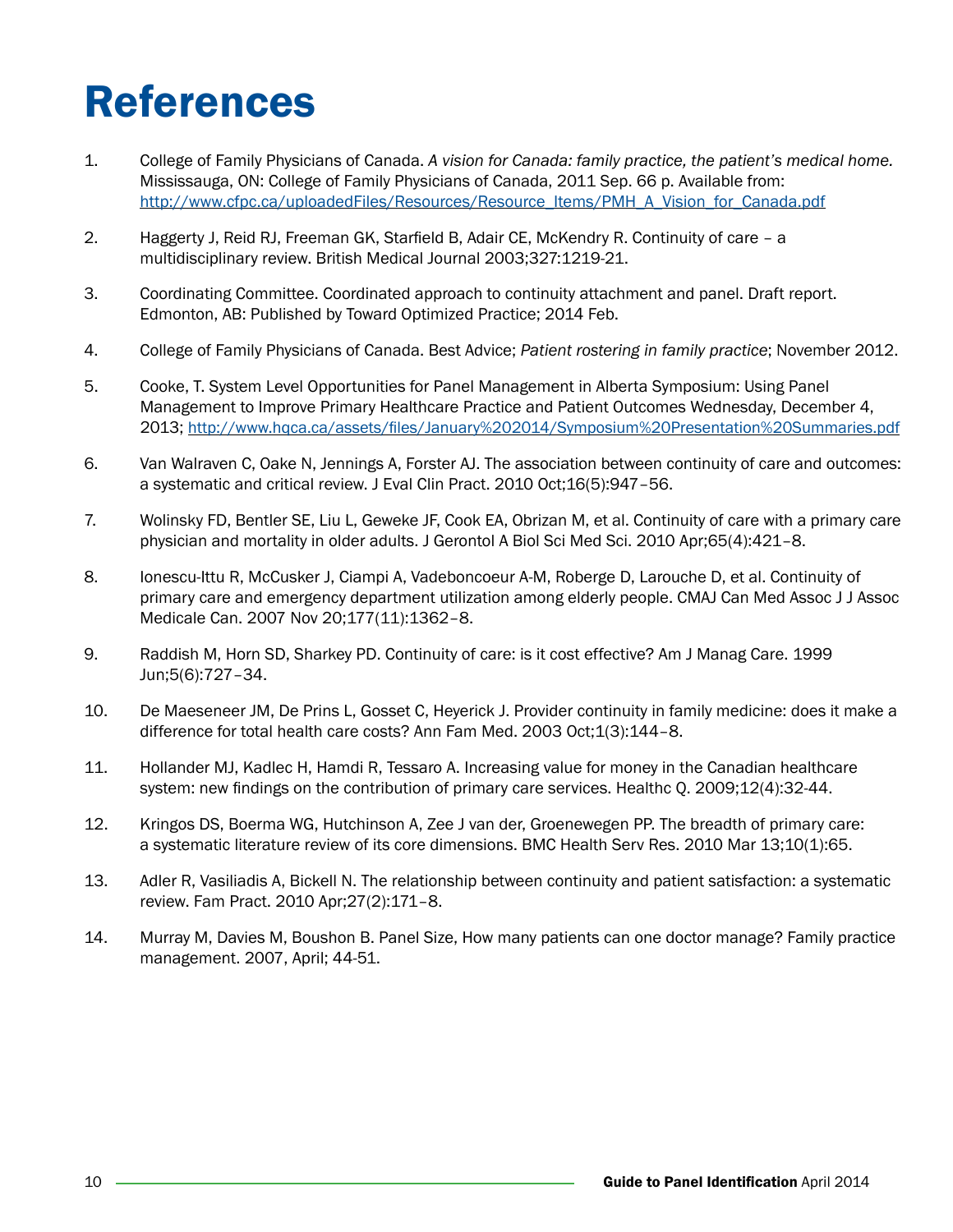### <span id="page-12-0"></span>Appendix A 10 Goals of Patient Medical Home

College of Family Physicians of Canada, 2011

- **Goal 1:** A Patient's Medical Home will be patient centred.
- Goal 2: A Patient's Medical Home will ensure that every patient has a personal family physician who will be the most responsible provider (MRP) of his or her medical care.
- Goal 3: A Patient's Medical Home will offer its patients a broad scope of services carried out by teams or networks of providers, including each patient's personal family physician working together with peer physicians, nurses and others.
- Goal 4: A Patient's Medical Home will ensure i) timely access to appointments in the practice and ii) advocacy for and coordination of timely appointments with other health and medical services needed outside the practice.
- Goal 5: A Patient's Medical Home will provide each of its patients with a comprehensive scope of family practice services that also meets population and public health needs.
- Goal 6: A Patient's Medical Home will provide continuity of care, relationships and information for its patients.
- Goal 7: A Patient's Medical Home will maintain electronic medical records (EMRs) for its patients.
- Goal 8: Patients' Medical Homes will serve as ideal sites for training medical students, family medicine residents, and those in other health professions, as well as for carrying out family practice and primary care research.
- Goal 9: A Patient's Medical Home will carry out ongoing evaluation of the effectiveness of its services as part of its commitment to continuous quality improvement (CQI).
- Goal 10: Patients' Medical Homes will be strongly supported i) internally, through governance and management structures defined by each practice and ii) externally by all stakeholders, including governments, the public, and other medical and health professions and their organizations across Canada.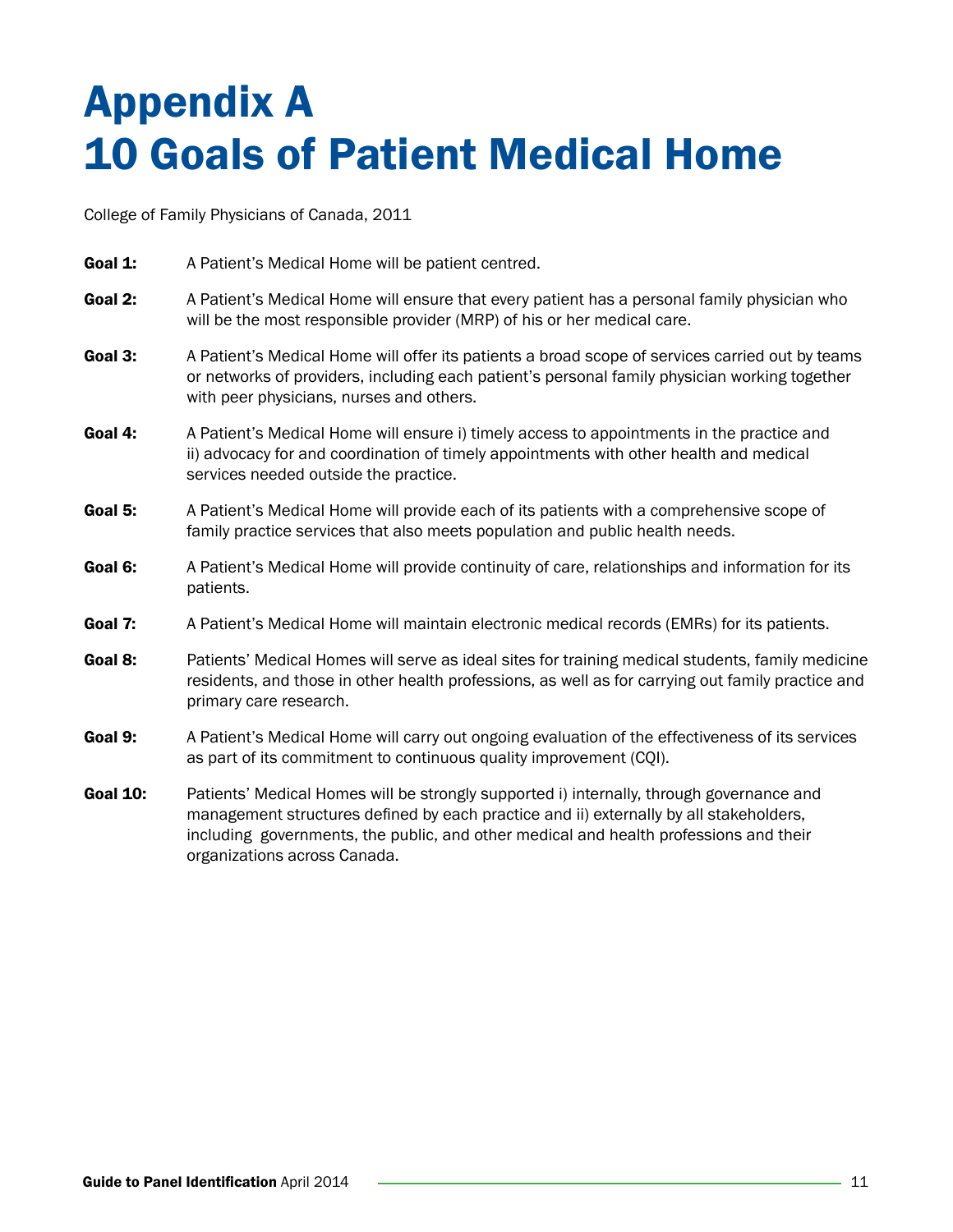## <span id="page-13-0"></span>Appendix B Panel Maintenance Tool

This tool is designed to assist clinics in assessing or developing their current processes for maintaining their panel lists. Capture all relevant processes and improve on them by building clarity and team agreement for each process.

| <b>New Patients Added to Panel</b>                                                                                    | <b>How is this Confirmed?</b>                                                                              | <b>How is this Documented?</b>                                                                | <b>Who is Responsible?</b>      |
|-----------------------------------------------------------------------------------------------------------------------|------------------------------------------------------------------------------------------------------------|-----------------------------------------------------------------------------------------------|---------------------------------|
| New patient phones and requests a<br>physician.                                                                       | Patient calls reception,<br>requests a physician, and<br>is accepted by a physician<br>with an open panel. | Patient is assigned a<br>primary physician in EMR<br>field or paper chart/manual<br>database. | Front of office admin<br>staff. |
| Patient requests/receives a "Meet<br>and Greet" appointment, but is not yet<br>assigned.                              |                                                                                                            |                                                                                               |                                 |
| Unassigned patient does not belong to<br>any panel, but has been accepted into the<br>practice.                       |                                                                                                            |                                                                                               |                                 |
| Non-panel child or relative attends<br>appointment or separate visit is generated.                                    |                                                                                                            |                                                                                               |                                 |
| Newborn patient.                                                                                                      |                                                                                                            |                                                                                               |                                 |
| <b>Patients Removed from Panel</b>                                                                                    | <b>How is this Confirmed?</b>                                                                              | <b>How is this Documented?</b>                                                                | <b>Who is Responsible?</b>      |
| Patient deceased.                                                                                                     |                                                                                                            |                                                                                               |                                 |
| Patient moved away, has stated ended<br>relationship with clinic.                                                     |                                                                                                            |                                                                                               |                                 |
| Patient moved away for extended period,<br>but intends to return to community (e.g.,<br>university/college, mission). |                                                                                                            |                                                                                               |                                 |
| Lapsed patient: has not attended clinic in<br>36 months (or other specified time period).                             |                                                                                                            |                                                                                               |                                 |
| Orphaned patient: physician leaves the<br>clinic, resulting in unassigned panel.                                      |                                                                                                            |                                                                                               |                                 |
| Patient belongs to a physician panel, but is<br>seen by other physician more frequently.                              |                                                                                                            |                                                                                               |                                 |
| Diagnostic Imaging visit: non-clinic<br>patients.                                                                     |                                                                                                            |                                                                                               |                                 |
| Emergency Department/"O/P" visits: Non-<br>panel patients.                                                            |                                                                                                            |                                                                                               |                                 |
| <b>Patients Seen, Not Added to Panel</b>                                                                              | <b>How is this Confirmed?</b>                                                                              | <b>How is this Documented?</b>                                                                | <b>Who is Responsible?</b>      |
| Walk-in patient: has a primary physician in<br>another clinic in region.                                              |                                                                                                            |                                                                                               |                                 |
| Transient patient: has a primary physician<br>in a clinic outside of region.                                          |                                                                                                            |                                                                                               |                                 |
| Specialty care (seen for specialized<br>services, not accepted to panel).                                             |                                                                                                            |                                                                                               |                                 |
| Other                                                                                                                 |                                                                                                            |                                                                                               |                                 |

*This tool is adapted from Chinook Primary Care Network Clinic Panel Management Process Assessment. We gratefully acknowledge their contribution.*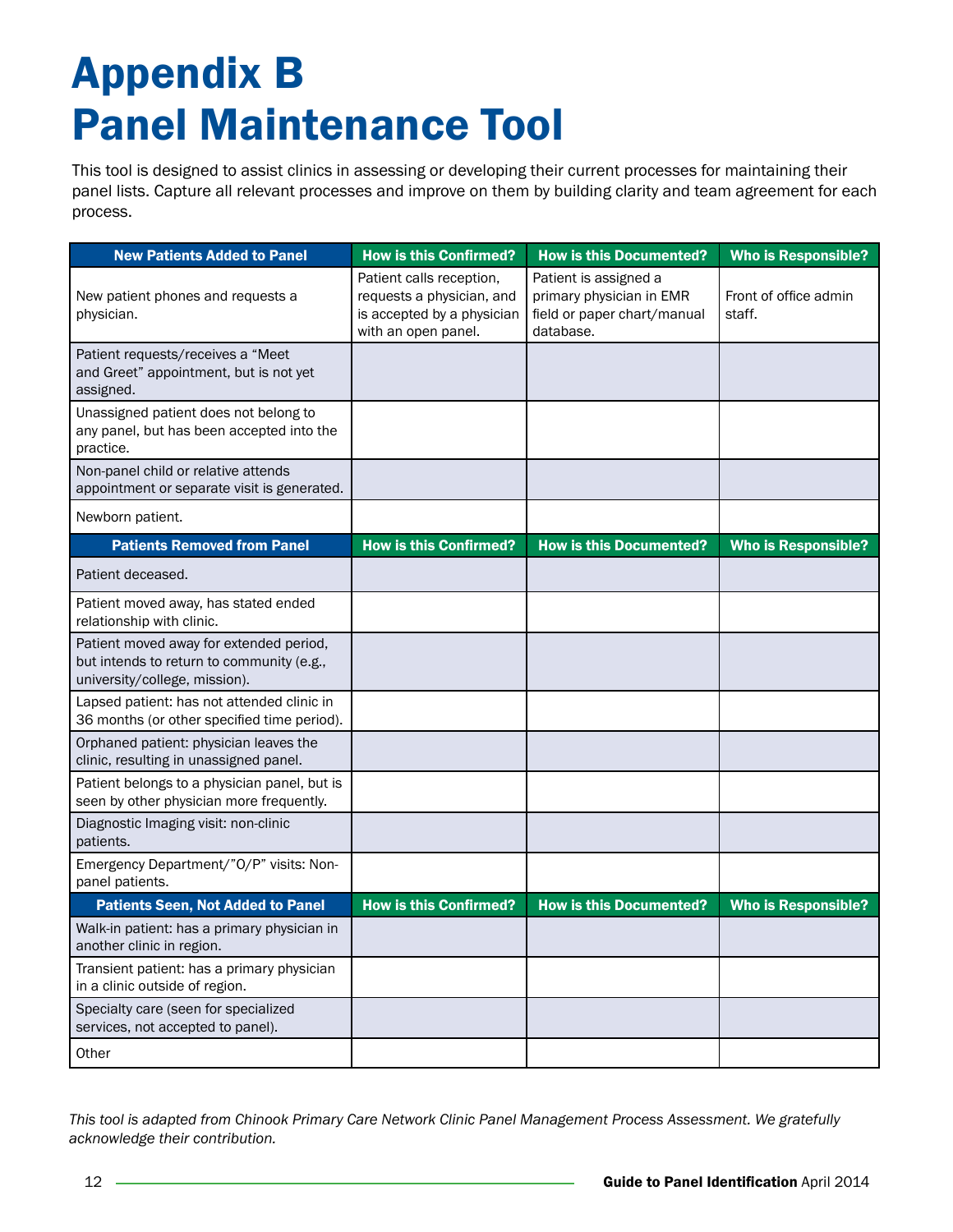## <span id="page-14-0"></span>Appendix C Standard Demographic Data

The table below outlines standard demographic data which should be entered into the EMR and which will support effective panel management. In addition, the table outlines a suggested approach for verifying the data and suggested frequency of verification. The best approach and process for achieving ongoing data integrity will be determined on an individual clinic basis.

| <b>Demographic</b><br><b>Data</b>                     | <b>Purpose</b>                                                                                                                                                                                                                                                                                           | <b>Verification</b><br><b>Approach</b>                       | <b>Suggested Frequency</b><br>of Verification |
|-------------------------------------------------------|----------------------------------------------------------------------------------------------------------------------------------------------------------------------------------------------------------------------------------------------------------------------------------------------------------|--------------------------------------------------------------|-----------------------------------------------|
| Name                                                  | To identify patient name.                                                                                                                                                                                                                                                                                | Picture ID for<br>new patients                               | Verbal each time patient<br>presents          |
| Personal Health<br>Number (PHN)                       | Unique identifier.<br>Required for billing.                                                                                                                                                                                                                                                              | Present<br>Personal Health<br>Care (PHC) Card                | Annually                                      |
| Date of Birth<br>(DOB)                                | Required for billing.<br>Required for identifying age of patients for<br>generating age-specific reports/rules/etc.<br>within EMR.                                                                                                                                                                       | Picture ID for<br>new patients                               | New patients and<br>annually with PHC card    |
| Gender                                                | Required for billing.<br>Required for identifying gender of patients<br>for generating gender-specific reports/<br>rules/etc. within EMR.                                                                                                                                                                | Picture ID for<br>new patients                               | New patients and<br>annually with PHC card    |
| Primary<br>Physician                                  | Required for establishing patient<br>attachment to a primary physician.                                                                                                                                                                                                                                  | Look up in<br><b>EMR</b> to ensure<br>attachment             | Each time patient<br>presents                 |
| Telephone                                             | Primary contact method.                                                                                                                                                                                                                                                                                  | Verbal                                                       | Each time patient<br>presents                 |
| Address                                               | Secondary contact method.                                                                                                                                                                                                                                                                                | Verbal                                                       | Each time patients<br>presents                |
| Patient Status-<br>Inactive                           | To track inactive patient statuses (e.g.,<br>deceased, left practice, etc.).<br>Reduces unnecessary patient follow-<br>up (e.g., patient does not get identified<br>for specific screening and prevention<br>maneuvers).                                                                                 | As identified                                                | As identified                                 |
| Patient Status-<br>Walk-in                            | Walk-in patients are not to be included<br>as part of the physician panel and should<br>be identified as such in the EMR to avoid<br>unnecessary patient follow-up.                                                                                                                                      | Look up in<br><b>EMR</b> to ensure<br>properly<br>identified | Each time patient<br>presents                 |
| Patient Status-<br>Patient seen<br>outside the clinic | Patient seen outside the clinic (e.g., hospital<br>patients or long-term care patients) may<br>have lab results returned to clinic.<br>These patients are not to be included as<br>part of the physician panel and should<br>be identified as such in the EMR to avoid<br>unnecessary patient follow-up. | Look up in<br>EMR to ensure<br>properly<br>identified        | Each time patient<br>presents                 |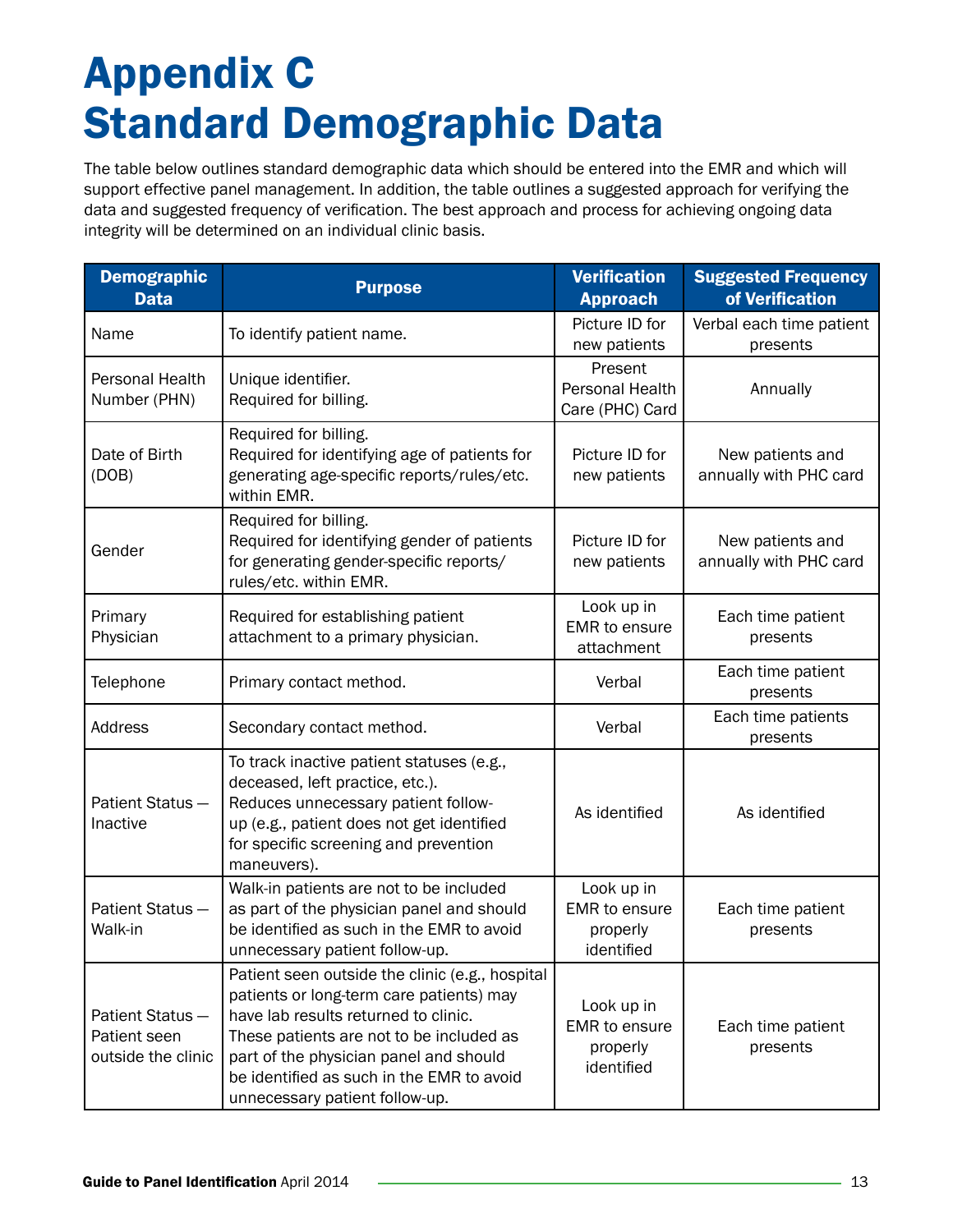### <span id="page-15-0"></span>Appendix D Panel Process Development Overview

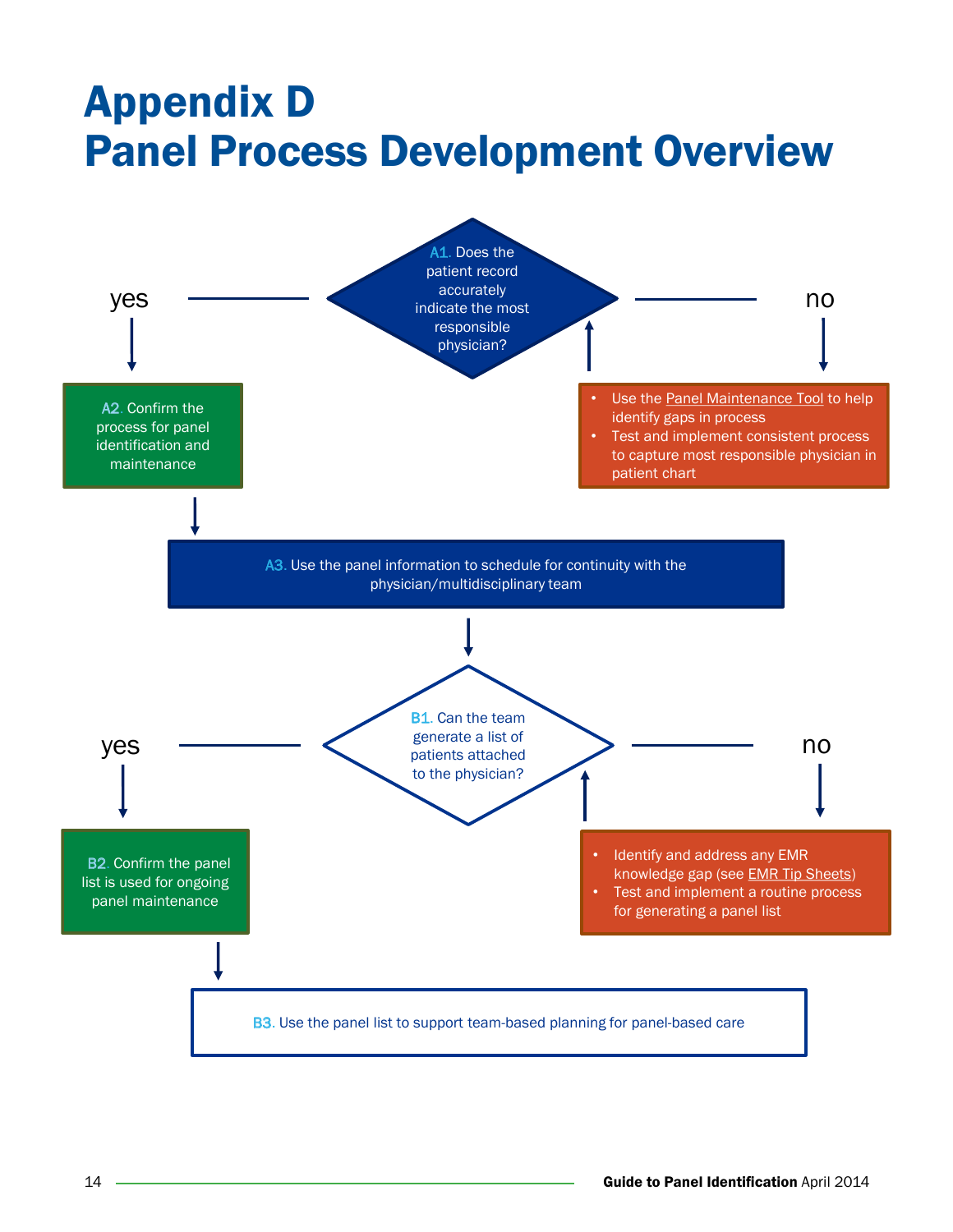### <span id="page-16-0"></span>Appendix E Externally Generated Reports

In Alberta it is possible to obtain panel reports generated from organizations external to the primary care practice. The two most common are from Alberta Health and the Health Quality Council of Alberta, and an overview of each is provided below. It should be noted that other groups, such as cancer screening registries, may also provide panel specific information to primary care groups who are reviewing their practice patterns and working on improving care for their patients.

|                                                                                                                                                                                                                   | <b>Alberta Health Physician Panel Report</b>                                                                                                                                                                                                                                      | <b>Health Quality Council of Alberta</b>                                                                |  |
|-------------------------------------------------------------------------------------------------------------------------------------------------------------------------------------------------------------------|-----------------------------------------------------------------------------------------------------------------------------------------------------------------------------------------------------------------------------------------------------------------------------------|---------------------------------------------------------------------------------------------------------|--|
| How are reports made                                                                                                                                                                                              | Participants of AIM                                                                                                                                                                                                                                                               | Participants of Alberta Screening and Prevention<br>Initiative (ASaP)                                   |  |
| available?                                                                                                                                                                                                        | Special group project requests                                                                                                                                                                                                                                                    | Special PCN initiative requests                                                                         |  |
| Can reports be<br>generated based on a<br>validated patient list<br>(VPL)?                                                                                                                                        | Reports are generated based on the 4-cut<br>proxy method.                                                                                                                                                                                                                         | Yes, with appropriate privacy documentation in place,<br>as set out by specific program initiatives.    |  |
|                                                                                                                                                                                                                   | Based on a proxy panel list using the 4-cut<br>method.                                                                                                                                                                                                                            | Based on a proxy panel list using the HQCA Panel<br>Selection Algorithm.*                               |  |
| How are proxy panel<br>reports generated?                                                                                                                                                                         | 1. Single provider - if an individual has only<br>seen one provider, they are assigned to that                                                                                                                                                                                    | 1. Single provider - if an individual only saw one<br>physician, they are assigned to that provider.    |  |
| Individuals can be<br>assigned to a general                                                                                                                                                                       | provider.<br>2. Majority provider - if an individual has                                                                                                                                                                                                                          | Remaining patients are assigned to a clinical risk<br>grouper for the next steps.                       |  |
| practitioner (GP), NP, or<br>pediatrician using the<br>steps outlined. The<br>assignments are based<br>on the past three years of<br>visits based on all health<br>services provided in all<br>health facilities. | seen more than one provider, but one was<br>seen for the majority of visits, they are<br>assigned to that provider.<br>3. Last physical - if an individual has seen<br>multiple providers the same number of<br>times, they are assigned to the one who did<br>the last physical. | 2. Frequency of procedures codes - looks at 11<br>common procedure codes.                               |  |
|                                                                                                                                                                                                                   |                                                                                                                                                                                                                                                                                   | 3. Frequency of diagnostic codes - looks at 10<br>diagnostic codes.                                     |  |
|                                                                                                                                                                                                                   |                                                                                                                                                                                                                                                                                   | 4. Frequency of visits, excluding certain codes that are<br>not strong predictors of primary physician. |  |
|                                                                                                                                                                                                                   | 4. If an individual has seen multiple<br>providers the same number of times and                                                                                                                                                                                                   | 5. Looks at frequency of all visits, including the codes<br>excluded in step 4.                         |  |
|                                                                                                                                                                                                                   | not had a physical, they are assigned to the<br>provider they saw last.                                                                                                                                                                                                           | 6. This looks at the most recent physician visited by<br>an individual.                                 |  |
|                                                                                                                                                                                                                   |                                                                                                                                                                                                                                                                                   | Panel characteristics (including degree of attachment)                                                  |  |
|                                                                                                                                                                                                                   |                                                                                                                                                                                                                                                                                   | Chronic conditions and frequent diagnoses                                                               |  |
| What information is                                                                                                                                                                                               | Panel characteristics (including degree of                                                                                                                                                                                                                                        | Healthcare service utilization                                                                          |  |
| provided in the physician<br>panel report?                                                                                                                                                                        | attachment)                                                                                                                                                                                                                                                                       | <b>GP</b> visits                                                                                        |  |
|                                                                                                                                                                                                                   |                                                                                                                                                                                                                                                                                   | Special visits                                                                                          |  |
|                                                                                                                                                                                                                   |                                                                                                                                                                                                                                                                                   | Emergency department (ED) visits                                                                        |  |
|                                                                                                                                                                                                                   |                                                                                                                                                                                                                                                                                   | Hospitalizations                                                                                        |  |
| *The HQCA algorithm was developed using a set of validated patient panels as a gold standard. It is hierarchical and applies<br>steps in order of reliability. Full documentation is available upon request.      |                                                                                                                                                                                                                                                                                   |                                                                                                         |  |

#### Comparison of physician panel reports in Alberta

HQCA's panel report program is presently under review.

It is important to note that proxy panels such as those generated by the 4-cut or HQCA method are not equivalent to the more robust panels that are the objective of this document. Proxy panels may be useful for analytical purposes or to estimate per capita funding, but are not sufficient to achieve the potential benefits of effective panel management.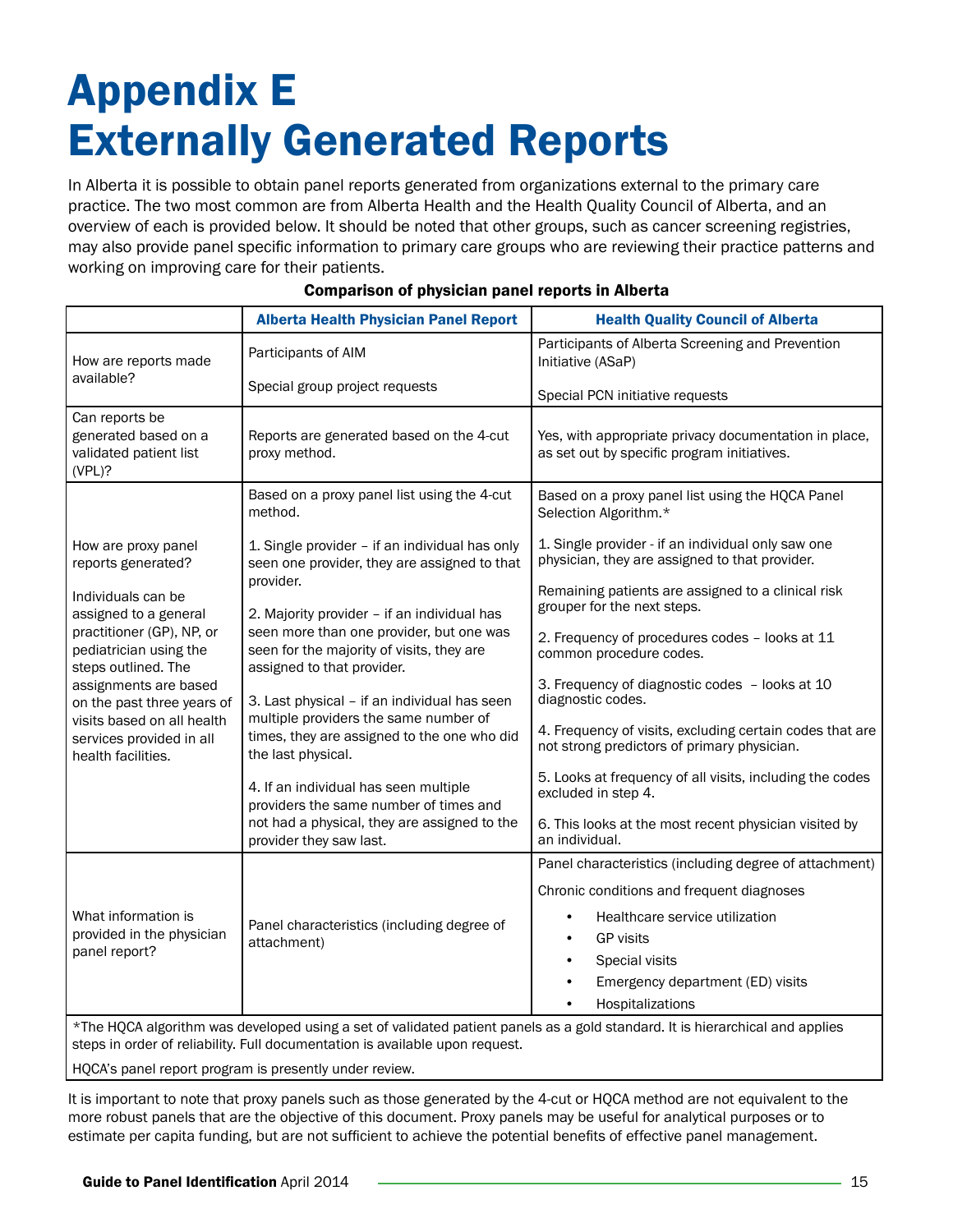### <span id="page-17-0"></span>**Notes**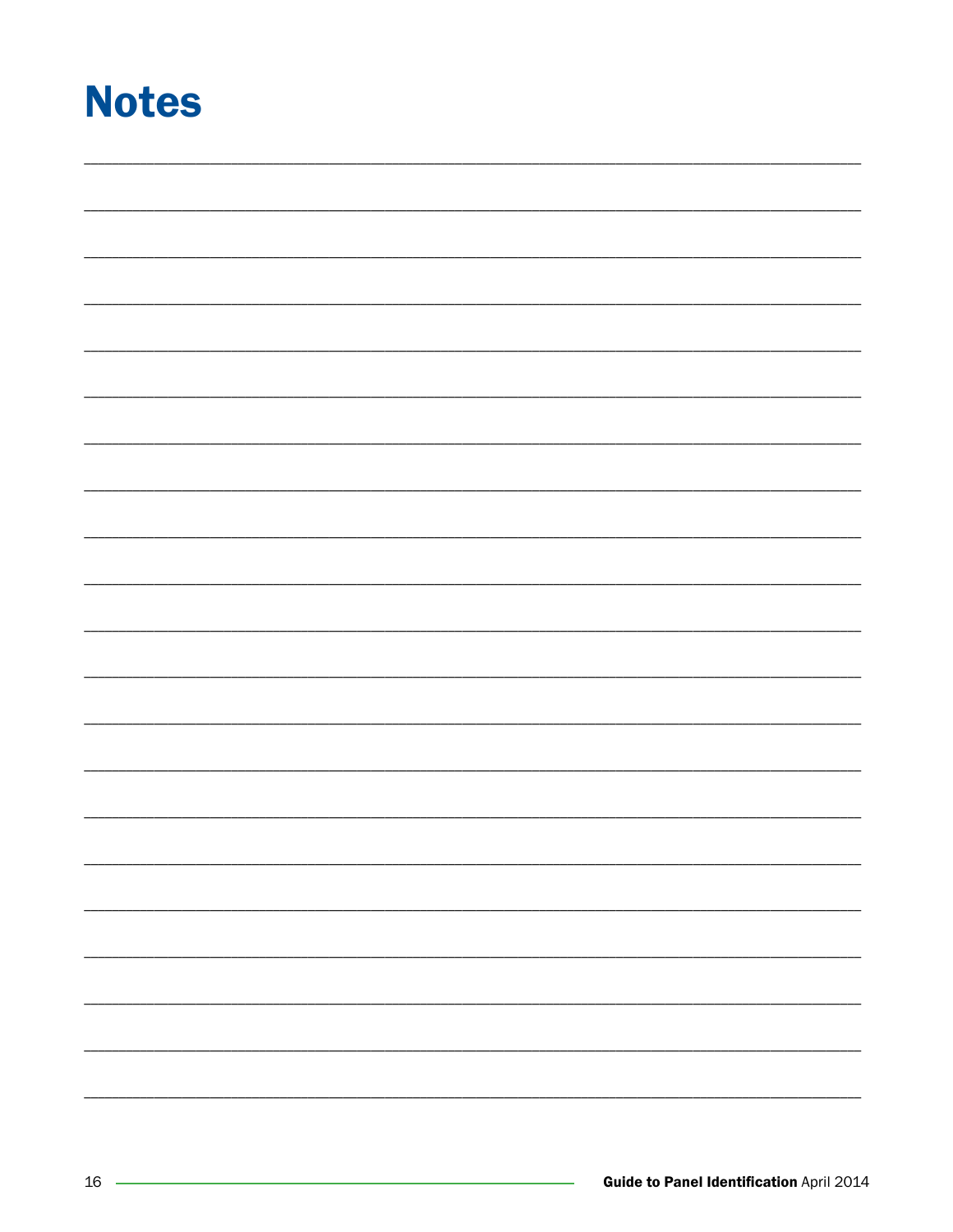### **Notes**